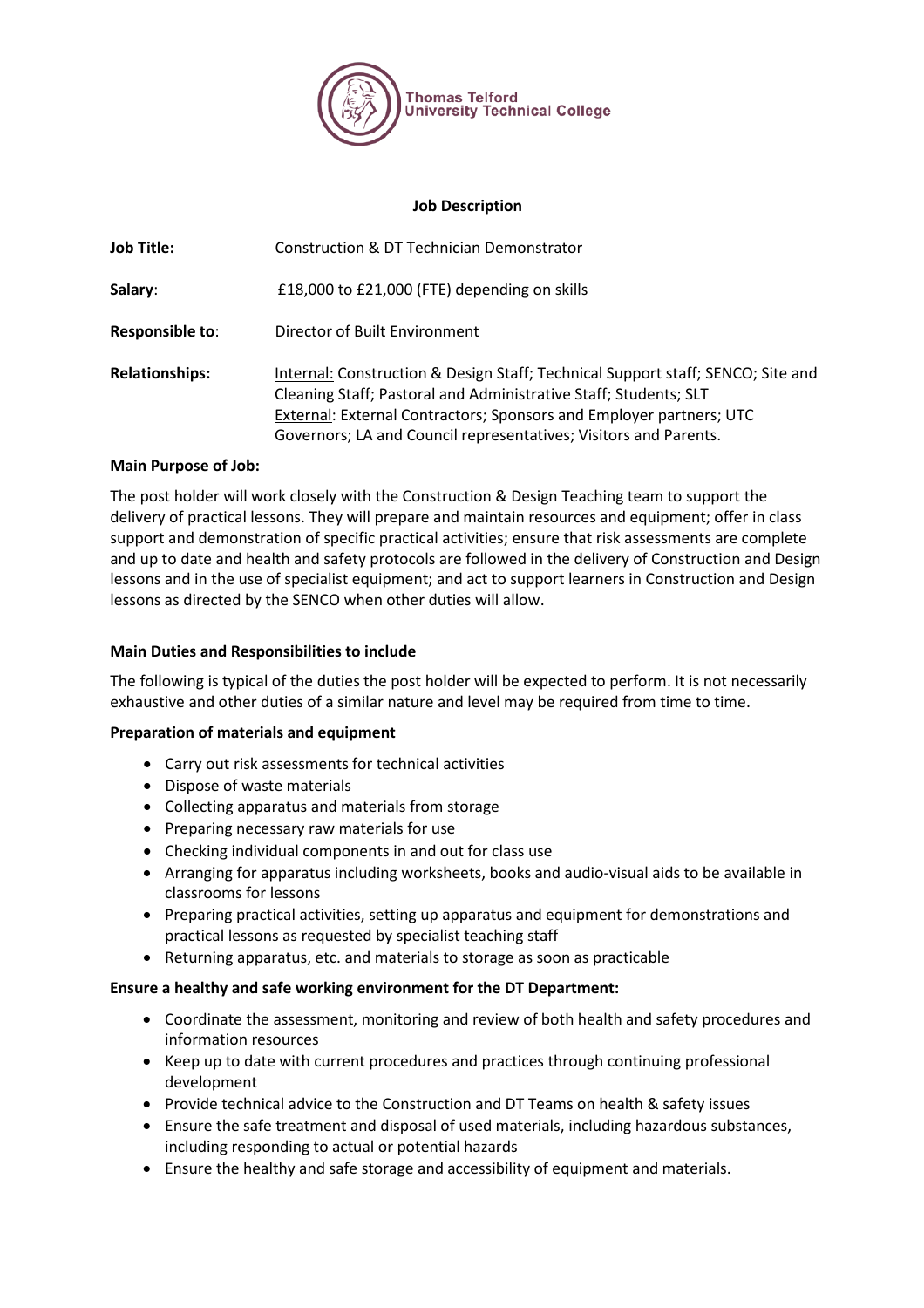

# **Assist in setting up and monitoring systems for the management and control of resources including:**

- Stock control, order compilation, liaising or negotiating with suppliers and maintaining records
- Financial records of departmental expenditure
- Ensuring the availability of suitable materials and equipment and suggesting alternatives for suitability and economy
- Filing and storage of paper and online resources as required.

### **Support the Lead Teachers of Construction & Design by:**

- Undertaking routine and non-routine checking, cleaning, maintenance, calibration, testing and repairing of equipment to the required standard
- Photocopying, maintaining and analysing the department's exam papers and other examination material/resources
- Assisting in the maintenance of the department's classroom and corridor notice boards
- Demonstrating flexibility in supporting departmental activities

### **Demonstrating and in-class support**

Where other duties will allow:

- To conduct in class demonstrations of practical experiments at the reasonable request of the Specialist Team(s)
- To join lessons and offer learning support, classroom management support and practical support as reasonably requested by the Specialist Team(s) and SENCO
- To act as a cover supervisor for Construction lessons on occasion

### **General**

- To be a first aider for the UTC, providing support to students, staff and visitors
- To attend training courses, study days and fire lectures as directed by the Vice Principal
- To maintain all relevant logs, records and information as required by the Vice Principal
- Contribute to whole UTC development programmes and UTC development planning
- To take part in the UTC enrichment programme

## **To carry out any other duties as reasonably required by the Principal that are commensurate with grade and nature of the post**

### **Conditions**

- Term time only 39 weeks
- Usual daily working hours to be negotiated, total 20 hours per week.

The post holder will have responsibility for promoting and safeguarding the welfare of children and young people s/he comes into contact with.

Whilst every attempt has been made to cover the main duties and responsibilities of this post, this list is not exhaustive and each individual task involved in the roles may not be identified. This job description is open to discussion at interview to meet a particular individual's strengths or personal development goals.

Furthermore, the exact nature of the post will be finally determined once the appointment has been made and reviewed annually. This will be in full collaboration with the successful candidate taking into account the individual skills and experiences they bring with them.